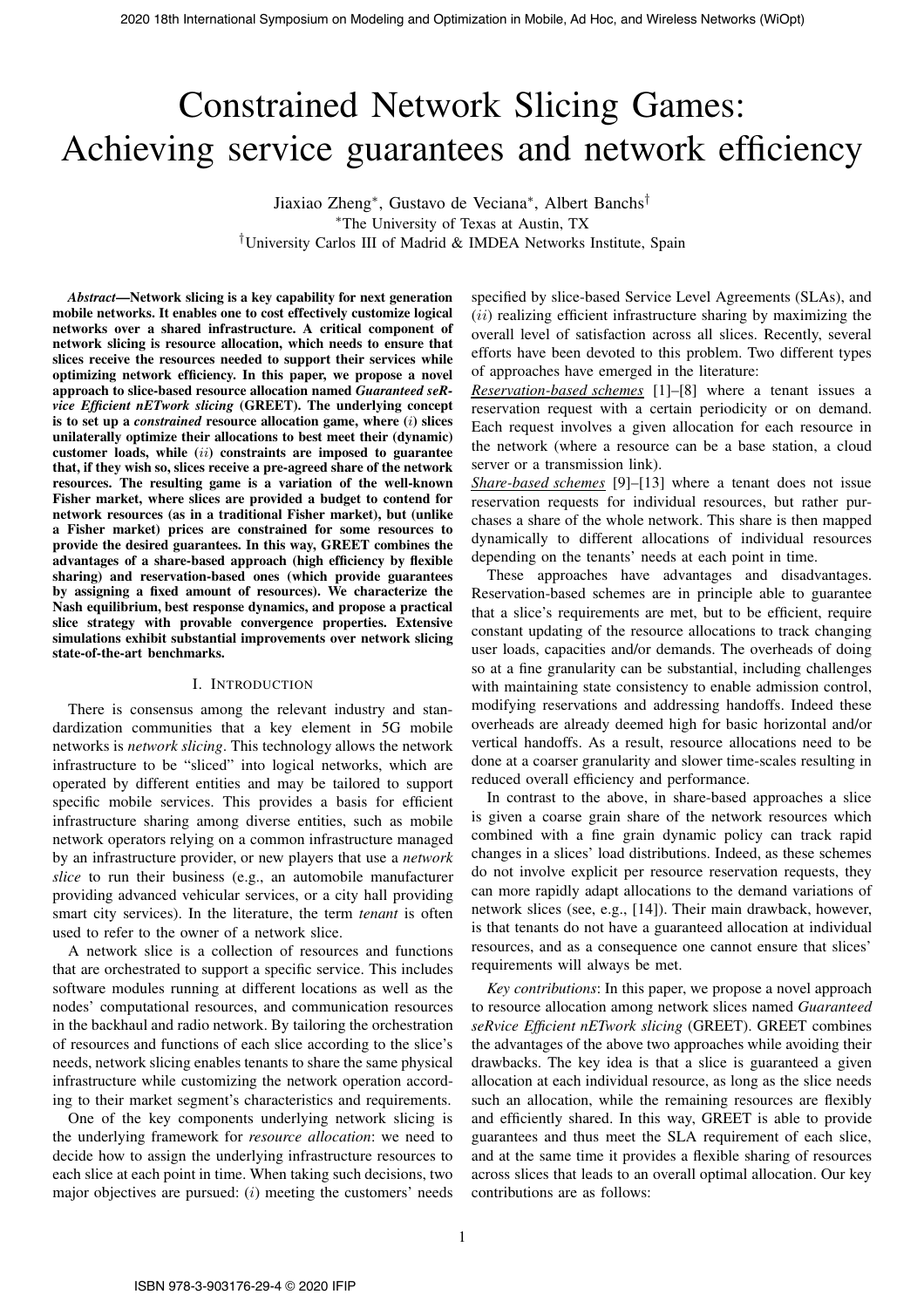- We propose the *GREET slice-based resource allocation framework*, which relies on a *constrained* resource allocation game where slices can unilaterally optimize their allocations under some constraints which guarantee that slices are entitled to a pre-agreed amount of the individual network resources specified in their SLAs (Section II).
- We analyze the resulting network slicing game when slices contend for resources to optimize their performance. We show that the game has a Nash Equilibrium (NE) but unfortunately the Best Response Dynamics (BRD) may not converge to this equilibrium (Section III).
- We propose a *GREET strategy for individual slices* that complements our resource allocation framework. The proposed strategy is simple and provides a good approximation to the slice's best response. We show conditions for convergence with the proposed strategy (Section IV).
- We perform a simulation-based evaluation confirming that GREET combines the best features of reservation-based approaches, providing service guarantees while maximizing overall performance (Section V).

Due to space constraints, we refer the reader to [15] for the proofs of the theoretical results as well as for some additional results.

# II. RESOURCE ALLOCATION APPROACH

In this section we introduce both the system model and the resource allocation framework proposed in this paper.

#### *A. System model*

We consider a set of resources  $\beta$  shared by a set of slices  $\mathcal{V}$ , with cardinalities  $B$  and  $V$ , respectively.  $B$  may denote a set of base stations as well as any other sharable resource type, e.g., servers providing compute resources. While our analysis can be applied to different resource types, in what follows we focus on radio resources and refer to  $b \in \mathcal{B}$  as a base station.

We assume that each network slice supports a collection of mobile users, possibly with heterogeneous requirements, each of which is associated with a single base station. The overall set of users on the network is denoted by  $U$ , those supported by slice v are denoted by  $\mathcal{U}^v$ , those associated with base station b are denoted by  $\mathcal{U}_b$ , and we define  $\mathcal{U}_b^v := \mathcal{U}_b \cap \mathcal{U}^v$ . The set of active slices at base station  $b$ , corresponding to those that have at least one user at *b*, is denoted by  $V_b$  (i.e.,  $|\mathcal{U}_b^v| > 0$  holds for  $v \in \mathcal{V}_b$ ).

The goal in this paper is to develop a mechanism to allocate resources amongst slices. To that end, we let  $f_b^v$  denote the fraction of resources at base station  $b$  allocated to slice  $v$ . We adopt a generic formulation based on divisible resources that can be applied to a variety of technologies. The specific resource notion will depend on the underlying technology; for instance, in OFDM resources refer to physical resource blocks, in FDM to bandwidth and in TDM to the fraction of time.

The resources of a base station allocated to a slice are subdivided among the slice's users at the base stations, such that a user  $u \in \mathcal{U}_b^v$  receives a fraction  $f_u$  of the resource, where  $\sum_{u \in \mathcal{U}_b^v} f_u = f_b^v$ . With such an allocation, user u achieves a service rate  $r_u = f_u \cdot c_u$ , where  $c_u$  is the user's achievable rate, defined as the rate that the user would see if she had the entire base station provisioned to herself. Note that  $c<sub>u</sub>$  depends on the modulation and coding scheme selected for the user given the current radio conditions, which accounts for noise as well as the interference from the neighboring base stations. Following similar analyses in the literature (see e.g., [16]), we shall assume that  $c_u$  is fixed for each user at a given time.

The focus of this paper is on *slice-based resource allocation*: our problem is to decide which fraction of the overall resources we allocate to each slice (e.g., the number of resource blocks of each base station). In order to translate slice-based allocations to specific user-level allocations, the system will further need to decide  $(i)$  which specific resources will be assigned to each slice, and  $(ii)$  in turn, the assignment of slice resources to active users. This corresponds to a user-level scheduling problem which is not in the scope of this paper, but may impact the users' achievable rates  $c<sub>u</sub>$  (this problem has been addressed, for instance, in [17]– [19]).

In line with standard network slicing frameworks [20], the approach studied in this paper can be flexibly combined with different algorithms for user-level allocations. The specific mechanism to assign resources to slices is the responsibility of the infrastructure provider, which may take into account, e.g., the latency requirements of the different slices. The sharing of the resources of a slice amongst its users is up to the slice, and different slices may run different scheduling algorithms depending on the requirements of their users. For instance, slices with throughput-driven services may opt for opportunistic schedulers [21]–[23] while other slices with latency requirements may opt for delay-sensitive schedulers [24].

Depending on its type of traffic, a slice may require different allocations. For instance, a URLLC slice with high reliability and/or low latency requirements may require a resource allocation much larger than its average load, to make make sure sufficient resources are available and/or delays are low. By contrast, a slice with eMBB traffic may not require guarantees at each individual base station, but may only need a certain average fraction of resources over time for its users (i.e.,  $f_u$ ).

# *B. GREET: Slice-based Resource Allocation*

Below, we propose a slice-based resource allocation scheme that, on the one hand, ensures that each slice is guaranteed, *as needed*, a pre-agreed fraction of the resources at each individual base station, and, on the other hand, enables slices to contend for spare resources. Such division into guaranteed resources and extra ones is in line with current cloud models [25]–[27]. In order to regulate the resources to which a network slice is entitled, as well as the competition for the 'excess' resources, we rely on the different types of *shares* defined below. Such shares are specified in the slices' SLAs.

Definition 1. *For each slice* v*, we define the following preagreed* static *shares of the network resources.*

- *1)* We let the **guaranteed** (resource) share  $s_b^v$  denote the *fraction of* b*'s resources guaranteed to slice* v*, which must* satisfy  $\sum_{v \in \mathcal{V}} s_b^v \leq 1$  in order to avoid over-commitment.
- 2) We let  $e^v$  *denote the share of excess resources which slice* v *can use to contend for the spare network resources.*
- 3) We let  $s^v$  denote the slice v's **overall share**, given by  $s^v =$  $\sum_{b \in \mathcal{B}} s_b^v + e^v$ .

After being provisioned a fraction of network resource, each slice  $v$  has the option to divide its own share to its individual users. This can be done by designating a weight  $w_u$  for user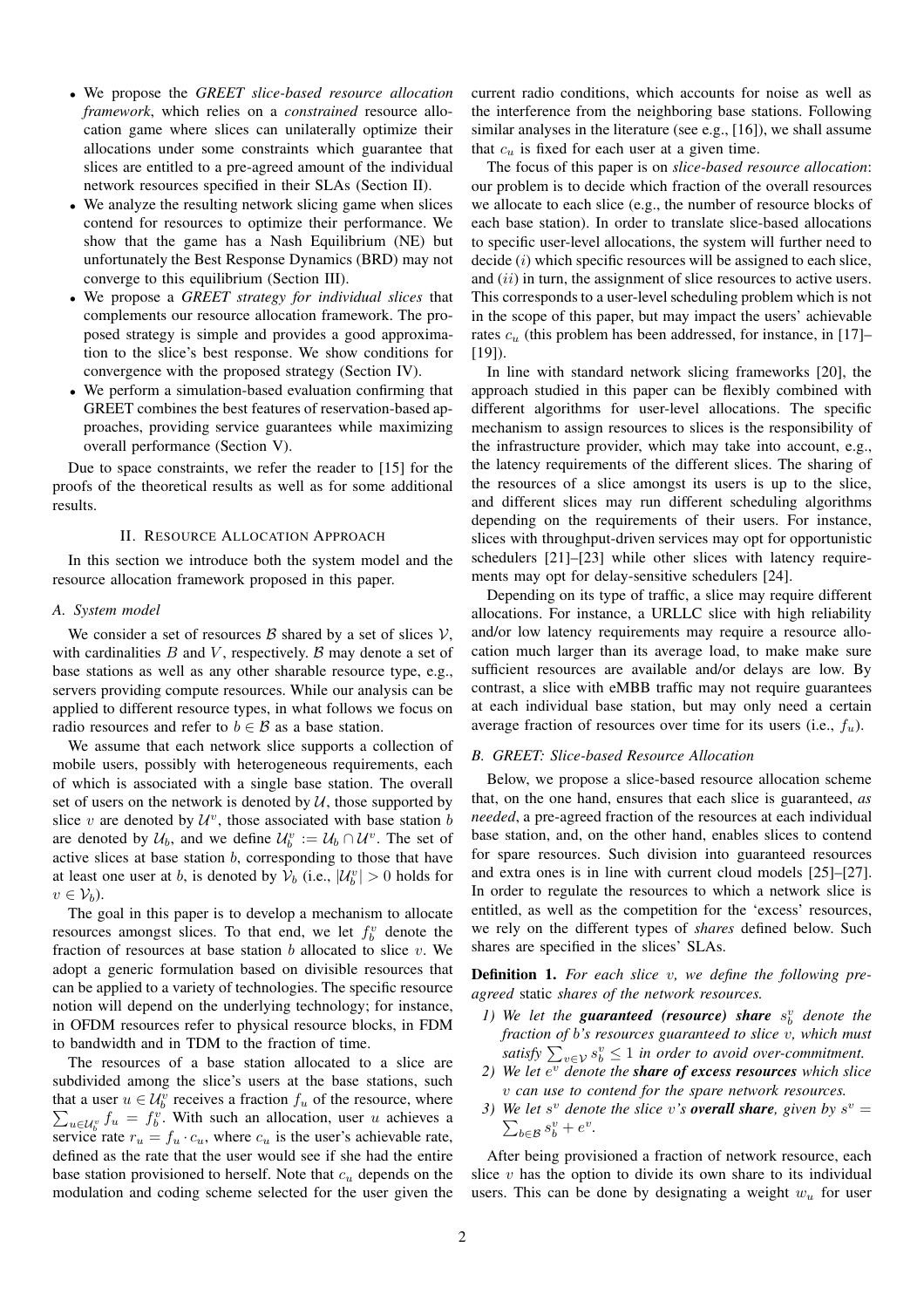$u \in \mathcal{U}^v$ . We let  $\mathbf{w}^v = (w_u, u \in \mathcal{U}^v)$  denote the weight allocation of Slice v such that  $\|\mathbf{w}^v\|_1 \leq s^v$ . The set of feasible weight allocations is given by  $\mathcal{W}^v := \{ \mathbf{w}^v : \mathbf{w}^v \in \mathcal{W}^v \}$  $\mathbb{R}^{|{\mathcal{U}^v}|}$  and  $\sum_{u \in {\mathcal{U}^v}} w_u \leq s^v$ . Then, we'll have  $l_b^v = \sum_{u \in {\mathcal{U}^v_b}} w_u$ as the slice v's aggregate dynamic *local* bid to BS b, which is determined by its user distribution and must satisfy that  $\sum_{b \in \mathcal{B}} l_b^v \leq s^v$ . We further let  $l_b := \sum_{v \in \mathcal{V}_b} l_b^v$  denote the overall bid at resource b and  $l_b^{-v} := \sum_{v' \neq v} l_b^{v'}$  such bid excluding slice v. We define  $\Delta_b^v := (l_b^v - s_b^v)_+$  as the excessive bid per BS of slice  $v$ . Then, our proposed resource allocation mechanism works as follows.

Definition 2. *(*GREET slice-based resource allocation*) We determine the fraction of each resource* b *allocated to slice* v*,*  $(f_b^v, v \in \mathcal{V}, b \in \mathcal{B})$ *, as follows. If*  $l_b \leq 1$ *, then* 

$$
f_b^v = \frac{l_b^v}{l_b},\tag{1}
$$

*and otherwise*

$$
f_b^v = \begin{cases} l_b^v, & l_b^v < s_b^v, \\ s_b^v + \frac{\Delta_b^v}{\sum\limits_{v' \in \mathcal{V}_b} \Delta_b^{v'}} \left( 1 - \sum\limits_{v' \in \mathcal{V}_b} \min\left(s_b^{v'}, l_b^{v'}\right) \right), & l_b^v \ge s_b^v. \end{cases}
$$
(2)

The rationale underlying the above mechanism is as follows. If  $l_b \leq 1$ , then (1) ensures that each slice gets a fraction of resources  $f_b^v$  exceeding its local bid  $l_b^v$  at resource b. If  $l_b > 1$ , then  $(2)$  ensures that a slice whose local bid at b is less than its guaranteed share, i.e.,  $l_b^v \leq s_b^v$ , receives exactly its local bid, and a slice with a local bid exceeding its guaranteed share, i.e.,  $l_b^v > s_b^v$ , receives its guaranteed share  $s_b^v$  plus a fraction of the *extra resources* proportional to the excessive bid  $\Delta_b^v$ . The extra resources here correspond to those not allocated based on guaranteed resource shares. As a slice can always choose a local-bid allocation at resource  $b$ ,  $l_b^v$ , exceeding its guaranteed share,  $s_b^v$ , this ensures that, if it so wishes, a slice can always attain its guaranteed resource shares.

The above specifies the slice allocation per resource. Based on the  $w_u$ 's, the slices then allocate base stations' resources to users in proportion to their weights, i.e.,  $f_u = \frac{w_u}{\sum_{u' \in \mathcal{U}_b^v} w_{u'}} f_b^v$ , where  $f_u$  is the fraction of resources of base station b allocated to user  $u \in \mathcal{U}_b^v$ .

One can think of the above allocation in terms of market pricing schemes as follows. The share  $s^v$  can be understood the budget of player v and the local bid  $l_b^v$  as the bid that this player places on resource b. Then, the case where  $l_b \leq 1$  corresponds to the well-known Fisher market [28], where the price of the resource is set equal to the aggregate bids from slices, making allocations proportional to the slices' bids. GREET deviates from this when  $l_b \geq 1$  by modifying the 'pricing' as follows: for the first  $s_b^v$  bid of slice v on resource b, GREET sets the price to 1, to ensure that the slice budget suffices to buy the guaranteed resource shares. Beyond this, the remaining resources are priced higher, as driven by the corresponding slices' excess bids.

In summary, the proposed slice-based resource allocation scheme is geared at ensuring a slice will, if it wishes, be able to get its guaranteed resource shares,  $s_b^v$ , but it also gives a slice the flexibility to contend for excess resources, by shifting portions of its overall share  $s^v$  (both from the guaranteed and excess shares) across the network resources, to better meet its current users' requirements by aligning with its user traffic. Such a slicebased resource sharing model provides the benefit of protection guarantees as well as the flexibility to adapt to user demands. This can be viewed as a specific pricing scheme in a Fisher market. In turn, each slice is expected to bid by anticipating the upcoming price change due to its own action. This is along the line of price-anticipating bidding schema, whose detail can be found in [11].

# III. NETWORK SLICING GAME ANALYSIS

Under the GREET resource allocation, each slice must choose how to subdivide its overall share. Then, the network decides how to allocate base station resources to slices. This can be viewed as a *network slicing game* where, depending on the other slices' choices, each slice chooses an allocation of local bid to base stations that maximizes its utility. In this section, we study the behavior of this game; we first provide a model for the utility of a slice and then analyze the resulting game.

#### *A. Slice and Network Utilities*

Note that the users' rate allocations,  $(r_u : u \in U)$ , can be expressed as a function of the overall slice weight assignments across the network,  $\mathbf{w} = (w_u : u \in \mathcal{U})$ . Indeed, the weights provide the local bid of each slice at each base station, which determines the resources of each slice, as well as the division of such resources across the slice's users at the base station. Accordingly, in the sequel we focus the game analysis on the weights and express the resulting user rates as  $r_u(\mathbf{w})$ .

We assume that each slice has a *private* utility function, denoted by  $U^v$ , that reflects the slice's preferences based on the needs of its users. We suppose the slice utility is simply a sum of its users individual utilities,  $U_u$ , i.e.,  $U^v(\mathbf{w})$  =  $\sum_{u\in\mathcal{U}^v} U_u(r_u(\mathbf{w})).$ 

Following standard utility functions [29], we assume that for some applications, a user  $u \in \mathcal{U}^v$  may require a guaranteed rate  $\gamma_u$ , hereafter referred to as the user's *minimum rate requirement*. We model the utility functions for user  $u$  as follows:

$$
U_u(r_u(\mathbf{w})) = \begin{cases} \phi_u F_u(r_u(\mathbf{w}) - \gamma_u), & r_u(\mathbf{w}) > \gamma_u, \\ -\infty & \text{otherwise,} \end{cases}
$$

where  $F_u(\cdot)$  is the utility function associated with the user, and  $\phi_u$  reflects the *relative priority* that slice v wishes to give user *u*, with  $\phi_u \ge 0$  and  $\sum_{u \in \mathcal{U}^v} \phi_u = 1$ .

For  $F_u(\cdot)$ , we consider the following widely accepted family of functions, referred to as  $\alpha$ -fair utility functions [30]:

$$
F_u(x_u) = \begin{cases} \frac{(x_u)^{1-\alpha^v}}{(1-\alpha^v)}, & \alpha^v \neq 1\\ \log(x_u), & \alpha^v = 1, \end{cases}
$$

where the  $\alpha^v$  parameter sets the level of concavity of the user utility functions, which in turn determines the underlying resource allocation criterion of the slice. Particularly relevant cases are  $\alpha^v = 0$  (maximum sum),  $\alpha^v = 1$  (proportional fairness),  $\alpha^v = 2$  (minimum potential delay fairness) and  $\alpha^v \to \infty$  (max-min fairness).

Note that the above utility is flexible in that it allows slice utilities to capture users with different types of traffic:

• *Elastic traffic* ( $\gamma_u = 0$  and  $\phi_u > 0$ ): users with no minimum rate requirements and a utility that increases with the allocated rate, possibly with different levels of concavity given by  $\alpha^v$ .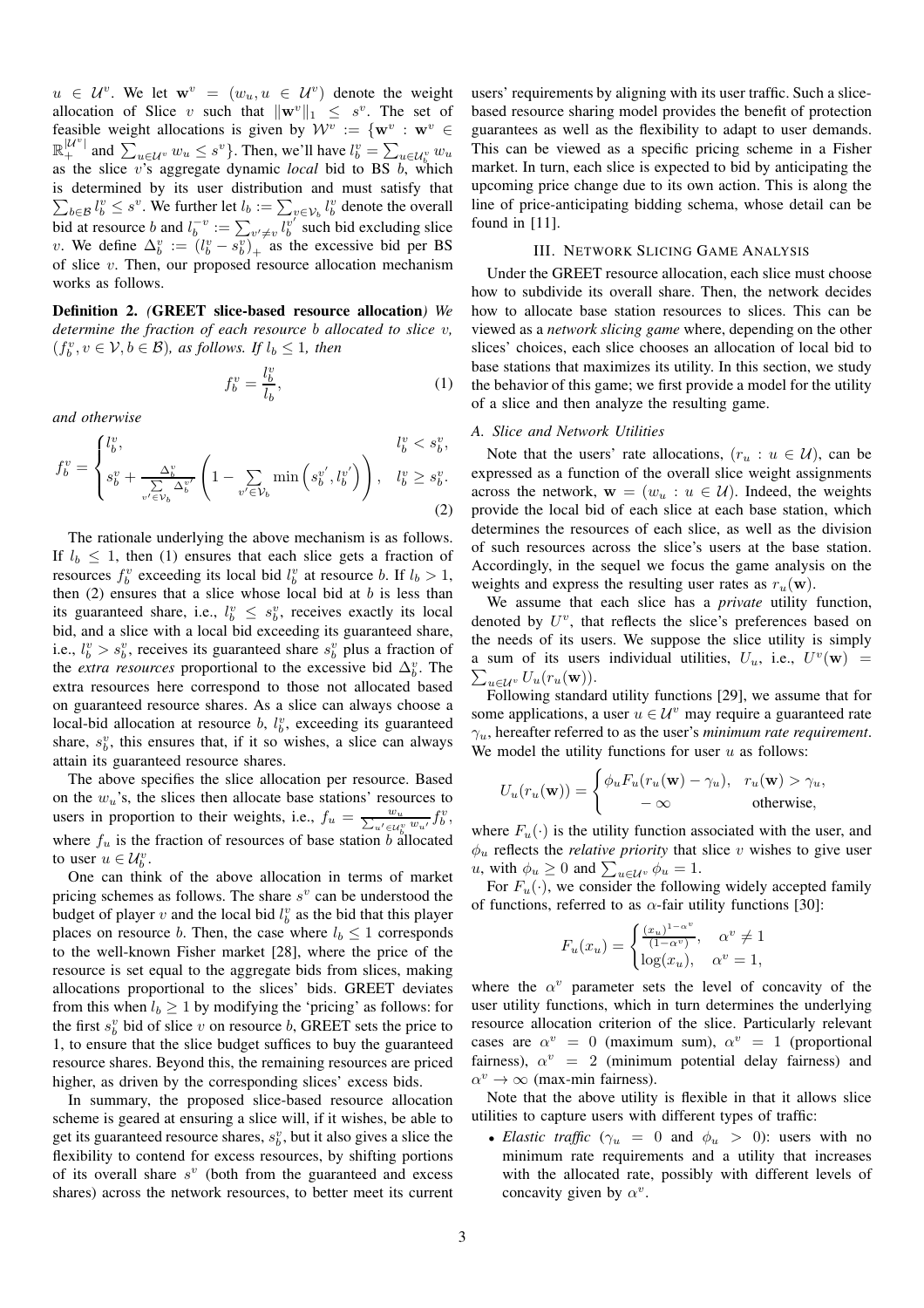- *Inelastic traffic* ( $\gamma_u > 0$  and  $\phi_u = 0$ ): users that have a minimum rate requirement but do not see any utility improvement beyond this rate.
- *Rate-adaptive traffic* ( $\gamma_u > 0$  and  $\phi_u > 0$ ): users with a minimum rate requirement which see a utility improvement if they receive an additional rate allocation above the minimum.

Following [9], [11], [12], [31], we define the overall (network) utility as the sum of the individual slice utilities weighted by the respective overall shares,

$$
U(\mathbf{w}) = \sum_{v \in \mathcal{V}} s^v U^v(\mathbf{w}),\tag{3}
$$

and the social optimal weight allocation  $w^{so}$  as the allocation maximizing the overall utility  $U(\mathbf{w})$ , i.e.,

$$
\mathbf{w}^{\text{so}} = \underset{\mathbf{w}}{\text{argmax}} \ U(\mathbf{w}). \tag{4}
$$

# *B. Network Slicing Resource Allocation Game*

Next we analyze the network slicing game resulting from the GREET resource allocation scheme and the above slice utility. We formally define the network slicing game as follows, where  $w<sup>v</sup>$  denotes slice v users' weights.

Definition 3. *(Network slicing game) Suppose each slice* v *has access to the guaranteed shares and the local bid allocations of* the other slices, i.e.,  $s_b^{v'}, l_b^{v'}, v' \in \mathcal{V} \setminus \{v\}, b \in \mathcal{B}$ . In the network *slicing game, slice v chooses its own user weight allocation*  $\mathbf{w}^v$ *in its strategic space* W<sup>v</sup> *so as to maximize its utility, given that the network uses a GREET slice-based resource allocation. This choice is known as slice* v*'s Best Response (BR).*

In the sequel we consider scenarios where the guaranteed shares suffice to meet the minimal rate requirements of all users. The underlying assumption is that a slice would provision a sufficient shares and/or perform admission control to limit the number of users. We state this formally as follows:

Assumption 1. *(Well dimensioned shares) We assume that the minimum rate requirements of the users of all slices can be met with the slices' guaranteed share at each base station. In*  $p$ articular, we assume that  $\sum_{u \in \mathcal{U}_b^v} \underline{f}_u \leq s_b^v$  for all  $v \in \mathcal{V}$  and  $b \in \mathcal{B}$ , where  $\underline{f}_u = \frac{\gamma_u}{c_u}$  is the minimum fraction of resources *required by user*  $u$  *to meet the minimum rate requirement*  $\gamma_u$ *. When this assumption holds, we say that the (guaranteed) shares of all slices are well dimensioned.*

The following lemma clarifies that, with the above assumption, a slice's best response is the solution to a convex problem and meets the minimum rate requirements of all its users. Thus, as long as the shares of a slice are properly provisioned, the proposed scheme meets the slice's requirements.

Lemma 1. *When Assumption 1 holds, computing the Best Response under GREET-based resource allocation is a convex optimization problem. Furthermore, the minimum rate requirements of all the slice's users are satisfied by the Best Response.*

To characterize the system, it is desirable to determine the existence of a NE. The result below shows that, when the slice shares are well dimensioned, if we impose that weights have to be above some value  $\delta$  (which can be arbitrarily small), the existence of a NE is guaranteed. However, if we do not impose such lower bound on the weights, a NE may not exist.

Theorem 1. *Suppose that Assumption 1 holds and that we constrain user weights to be positive, i.e., for all*  $u \in \mathcal{U}$   $w_u \geq \delta$ *for some*  $\delta > 0$ *. Then, a NE exists. However, if we do not impose this constraint on the weights, an NE may not exist.*

Beyond the existence of equilibria, it is also desirable to have a dynamic behavior that leads to an equilibrium. Below, we analyze the Best Response Dynamics (BRD), where slices update their Best Response sequentially, one at a time, in a Round Robin manner. Ideally, we would like this process to converge after a sufficiently large number of rounds. However, the following result shows that this need not be the case.

Theorem 2. *Suppose that Assumption 1 holds and that we constrain user weights to be positive, i.e., for all*  $u \in \mathcal{U}$   $w_u > \delta$ *for some*  $\delta > 0$ *. Then, even though a NE exists, the Best Response Dynamics may not converge.*

# IV. GREET SLICE STRATEGY

In addition to the equilibrium and convergence issues highlighted in Theorems 1 and 2, a drawback of the Best Response algorithm analyzed in Section III is its complexity. Indeed, to determine its best response, a slice needs to solve a convex optimization problem. This strays from the simple algorithms, both in terms of implementation and understanding, that get adopted in practice and tenants tend to prefer. In this section, we propose an alternative slice strategy to the best response, which we refer to as the *GREET share allocation policy*. This policy complements the resource allocation mechanism proposed in Section II, leading to the overall GREET framework consisting of two pieces: the resource allocation mechanism and the share allocation policy.

# *A. Algorithm definition and properties*

The GREET resource allocation given in Section II depends on the bid that slices allocate at each base station. In the following, we propose the *GREET share allocation policy* to determine how each slice allocates its share across its users and resources. Our proposal works on the basis of user weights, corresponding to the share fraction allocated to individual users: we first determine the weights of all the users of the slice, and then compute the local bid by summing the weights of all the users at each base station, i.e.,  $l_b^v = \sum_{u \in \mathcal{U}_b^v} w_u$ .

Under the proposed GREET share allocation, slices decide the weight allocations of their users based on two parameters: one that determines the minimum allocation of a user  $(\gamma_u)$ and another one that determines how extra resources should be prioritized  $(\phi_u)$ . A slice first assigns each user u the weight needed to meet its minimum rate requirement  $\gamma_u$ . Then, the slice allocates its remaining share amongst its users in proportion to their priority  $\phi_u$ . The algorithm is formally defined below. Note that this algorithm does not require revealing each slices' local bids to the others but only aggregates, which discloses very limited information about slices' individual sub-shares and leads to low signaling overheads.

Definition 4. *(GREET Share Allocation) Suppose that each slice* v *has access to the following three aggre*gate values for each base station:  $l_b^{\pm v}$ ,  $\sum_{v' \in \mathcal{V}_b \setminus \{v\}} \Delta_b^v$  and  $\sum_{v' \in \mathcal{V}_b \setminus \{v\}} \min(s_v^{v'}, l_b^{v'})$ . Then, the GREET share allocation is *given by the weight computation determined by Algorithm 1.*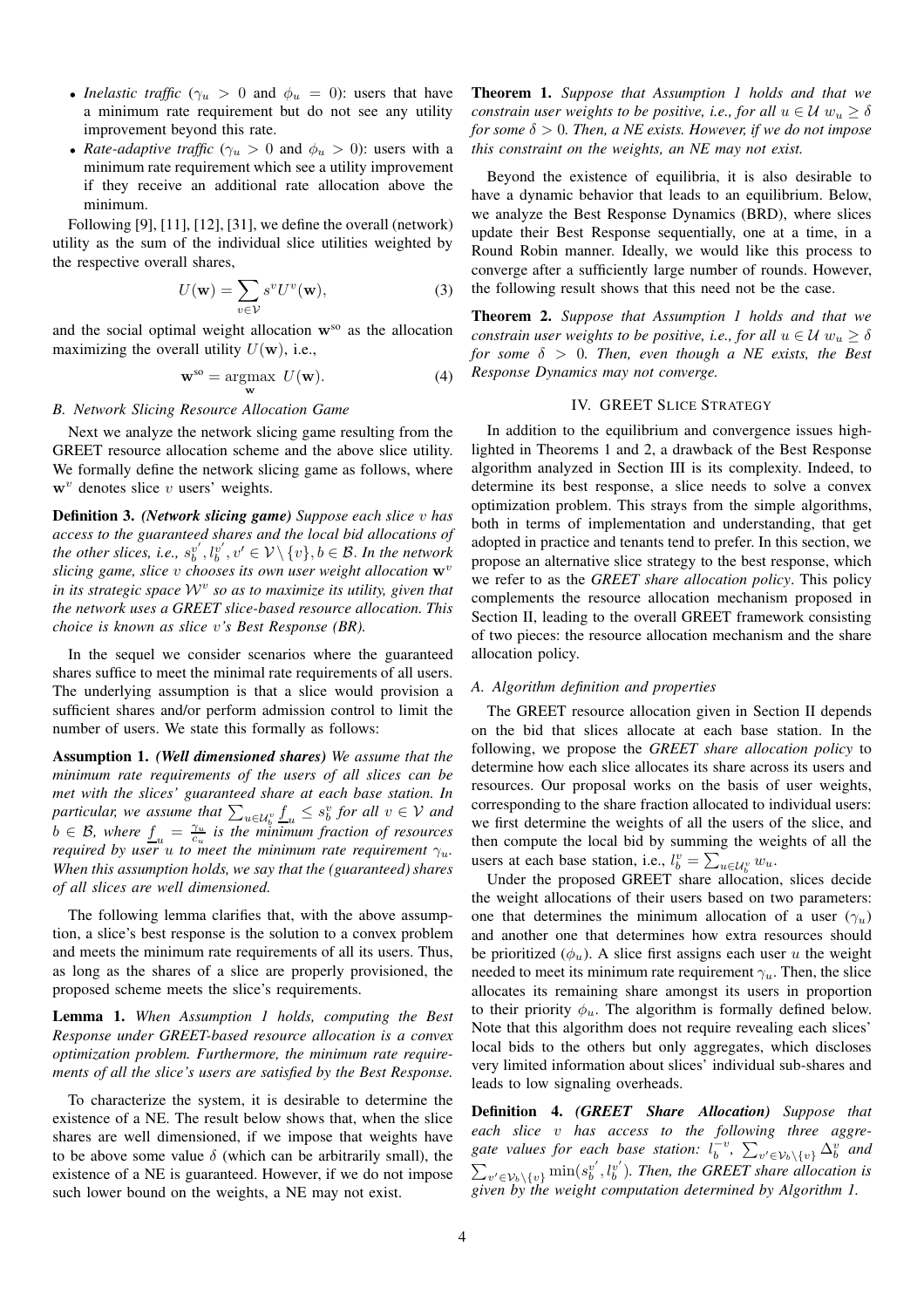Algorithm 1 GREET share allocation round for slice  $v$ 

1: for user  $u \in \mathcal{U}^v$  do set  $\underline{f}_u \leftarrow \frac{\gamma_u}{c_u}$ <br>2: for each base station  $b \in \mathcal{B}$  do set  $\underline{f}_b^v \leftarrow \sum_{u \in \mathcal{U}_b^v} \underline{f}_u$ 3: for user  $u \in \mathcal{U}^v$  do 4: **if**  $l_b^{-v} + \underline{f}_b^v$  $\frac{v}{b} \leq 1$  then set  $\underline{w}_u \leftarrow \frac{f_u}{1 - f_b^v} l_b^{-v}$ 5: else 6: if  $s_b^v \geq \underline{f}_b^v$ 6: **if**  $s_b^v \ge \underline{f}_b^v$  then set  $\underline{w}_u \leftarrow \underline{f}_u$ <br>
7: **else** set  $\underline{w}_u \leftarrow$  expression given by (5) 8: if  $\sum_{u\in\mathcal{U}^v}\underline{w}_u\leq s^v$  then 9: for user  $u \in \mathcal{U}^v$  do 10:  $\text{set } w_u \leftarrow \underline{w}_u + \phi_u \left( s^v - \sum_{u' \in \mathcal{U}^v} \underline{w}_{u'} \right)$ 11: else 12: while  $\sum_{u \in \mathcal{U}^b} w_u \leq s^v$  do 13: select users in order of increasing  $w_{\nu}$ 14: set  $w_u \leftarrow \underline{w}_u$ 

Algorithm 1 realizes the basic insight presented earlier. The slice, say  $v$ , first computes the minimum resource allocation required to satisfy the minimum rate requirement of each user, denoted by  $\underline{f}_u$ . These are then summed to obtain the minimum aggregate requirement at each base station, denoted by  $f_k^v$  $\frac{v}{b}$  (see Lines 1-2 of the algorithm).

Next, it computes the minimum weight for each user to meet the above requirements, denoted by  $\underline{w}_u$ . If  $l_b^{-v} + f_b^v$  $\frac{v}{b} \leq 1$ , the GREET resource allocation is given by (1), and slice v's minimum local bid at base station b,  $l_b^v$ , should satisfy  $\frac{l_b^v}{l_b^v + l_b^{-v}} = f_b^v$  $b<sub>b</sub>$ . Hence, the minimum share for user u at base station *b* is given by  $\underline{w}_u = \frac{f_u}{f_b^v} l_b^v = \frac{f_u}{1 - f_b^v} l_b^{-v}$  (Line 4).

If  $l_b^{-v} + \underline{f}_b^v$  $b<sup>v</sup> > 1$ , the GREET resource allocation is given by (2) and two cases need to be considered. In first case, where the minimum resource allocation satisfies  $\underline{f}_b^v \leq s_b^v$ , it suffices to set  $\underline{l}_b^v = \underline{f}_b^v$  and  $\underline{w}_u = \underline{f}_u$  and GREET reso  $\frac{v}{b}$  and  $\underline{w}_u = \underline{f}_u$  and GREET resource allocation will make sure the requirement is met (Line 6). In the second case, where  $f_k^v$  $b_b^v > s_b^v$ , in order to meet the minimal rate requirements under the GREET allocation given by  $(2)$ , the minimum local bid allocation  $\underline{l}_b^v$  must satisfy

$$
s_b^v + \frac{\left(\underline{L}_b^v - s_b^v\right)\left(1 - s_b^v - \sum_{v' \in \mathcal{V}_b \setminus \{v\}} \min\left(s_b^{v'}, l_b^{v'}\right)\right)}{\underline{L}_b^v - s_b^v + \sum_{v' \in \mathcal{V}_b \setminus \{v\}} \Delta_b^{v'}} = \underline{f}_b^v.
$$

Solving the above for  $\underline{l}_b^v$  and allocating user weights in proportion to  $\underline{f}_u$  gives the following minimum weights (Line 7):

$$
\underline{w}_{u} = \frac{f_{u}}{f_{b}^{v}} \left( s_{b}^{v} + \frac{(f_{b}^{v} - s_{b}^{v}) \sum_{v' \in \mathcal{V}_{b} \setminus \{v\}} \Delta_{b}^{v'}}{1 - f_{b}^{v} - \sum_{v' \in \mathcal{V}_{b} \setminus \{v\}} \min(s_{b}^{v'}, l_{b}^{v'})} \right).
$$
 (5)

Once we have computed the minimum weight requirement for all users, we proceed as follows. If the slice's overall share  $s^{v}$  suffices to meet the requirements of all users, we divide the remaining share among the slice's users proportionally to their  $\phi_u$  (Line 10). Otherwise, we assign weights such that we maximize the number of users that see their minimum rate requirement met, selecting users in order of increasing  $\underline{w}_u$  and providing them with the minimum weight  $\underline{w}_u$  (Lines 13-14).

The lemma below lends support to the GREET share allocation algorithm. It shows that, under some relevant scenarios, this algorithm captures the character of social optimal slice allocations. Furthermore, in a network with many slices where the overall share of an individual slice is very small in relative terms, GREET is a good approximation to a slice's best response, suggesting that a slice cannot gain (substantially) by deviating from GREET. This result thus confirms that, in addition to being simple, GREET provides close to optimal performance both at a global level (across the whole network) as well as locally (for each individual slice).

Lemma 2. *The weight allocations provided by the GREET share allocation policy satisfy the following properties:*

- *1) Suppose that all slices are elastic and user utilities are logarithmic, i.e.,*  $\alpha = 1$ *. Then, GREET provides all users with the same rate allocation as the social optimal weights,*  $i.e., r_u(\mathbf{w}^g) = r_u(\mathbf{w}^{so}), \forall u,$  where  $\mathbf{w}^{so}$  *is the (not neces*sarily unique) social optimal weight allocation and  $w<sup>g</sup>$  is *the weight allocation under GREET.*
- *2) Suppose that all slices are elastic and user utilities are logarithmic, i.e.,*  $\alpha = 1$ *. Further, suppose that*  $s^v/l_b^{-v} <$  $\epsilon \ \forall b$ *. Then, the following holds for all u:*

$$
\frac{w_u^{br,v}(\mathbf{w}^{-v})}{1+\epsilon} < w_u^{g,v}(\mathbf{w}^{-v}) < (1+\epsilon)w_u^{br,v}(\mathbf{w}^{-v}),
$$

 $where \mathbf{w}^{br,v}(\mathbf{w}^{-v})$  *is the best response of slice* v *to the other slices weights*  $w^{-v}$  *and*  $w^{g,v}(w^{-v})$  *is slice* v's *response under GREET.*

One of the main goals of the GREET resource allocation model proposed in Section II, in combination with the GREET share allocation policy proposed in this section, is to provide guarantees to different slices, so that they can in turn ensure that the minimum rate requirements of their users are met. The lemma below confirms that, as long as slices are well dimensioned, GREET will achieve this goal.

Lemma 3. *When Assumption 1 holds, the resource allocation resulting from combining the GREET resource allocation model with the GREET share allocation policy meets all users' minimum rate requirements.*

# *B. Convergence of the GREET algorithm*

A key desirable property for a slice-based share allocation policy is convergence to an equilibrium. Applying a similar argument to that of Theorem 2, it can be shown that the GREET share allocation algorithm need not converge. However, below we will show sufficient conditions for convergence.

We let  $w(n)$  be the overall weight allocation for update round n. Our goal is to show that the weight sequence  $w(n)$  converges when  $n \to \infty$ . The following theorem provides a sufficient condition for geometric convergence to a unique equilibrium. According to the theorem, convergence is guaranteed as long as  $(i)$  slice shares are well dimensioned, and  $(ii)$  the guaranteed fraction of resources for a given slice at any base station is limited. The second condition essentially says there should be quite a bit of flexibility when managing guaranteed resources, leaving sufficient resources not committed to any slice. In practice, this may indeed make sense in networks supporting slices with elastic traffic (which need non-committed resources), inelastic traffic (which may require some safety margins), or combinations thereof.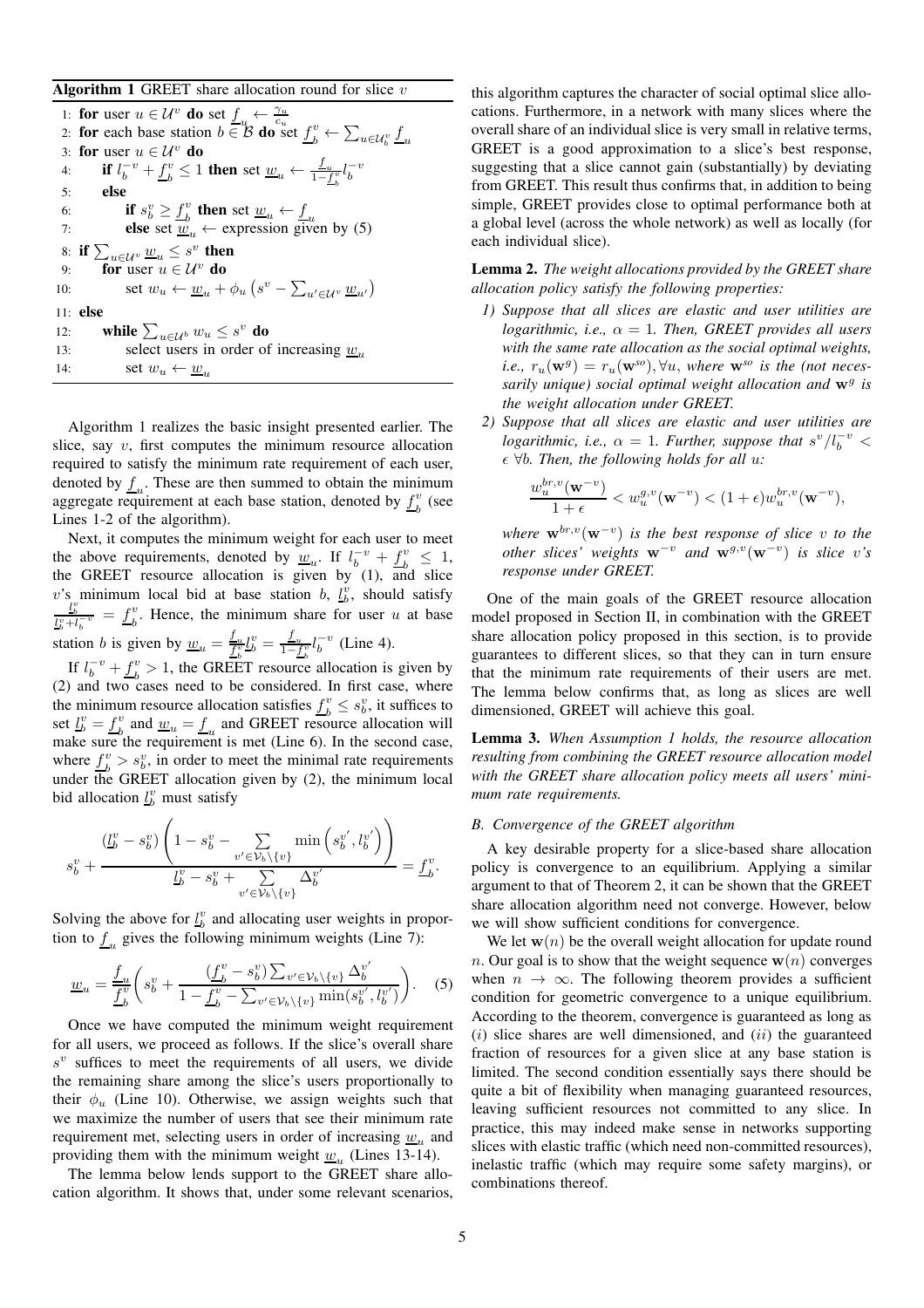Theorem 3. *Suppose that Assumption 1 holds and the maximum aggregate resource requirement per slice,* fmax*, satisfies*

$$
f_{\max} := \max_{v \in \mathcal{V}} \max_{b \in \mathcal{B}} \underline{f}_b^v < \frac{1}{2|\mathcal{V}| - 1}.\tag{6}
$$

*Then, if slices perform GREET-based updates of their share allocations according to Algorithm 1, either in Round Robin manner or simultaneously, the sequence of weight vectors*  $(\mathbf{w}(n) : n \in \mathbb{N})$  *converges to a unique fixed point, denoted by* w∗ *, irrespective of the initial share allocation* w(0). *Furthermore the convergence is geometric, i.e.,*  $\max_{v \in \mathcal{V}} \sum_{b \in \mathcal{B}} |l_b^v(n) |l^{v,*}_b|\leq \xi^n \max_{v\in\mathcal{V}}\sum_{b\in\mathcal{B}}|l^v_b(0)-l^{v,*}_b|,$  where  $\xi:=\frac{2(|\mathcal{V}|-1)f_{\max}}{1-f_{\max}}$  $\begin{array}{l} \mathcal{L}_{b} \mid \leq \mathcal{L}_{b} \text{ max}_{v \in V} \leq \mathcal{L}_{b \in \mathcal{B}} \mid \mathcal{C}_{b} \vee \mathcal{L}_{b} \mid, \text{ where } \mathcal{L}_{c} := \mathcal{L}_{b} \text{ max} \text{ and } \mathcal{L}_{v}, \text{ for } \mathcal{L}_{c} \text{ and } \mathcal{L}_{c} \text{ and } \mathcal{L}_{c} \text{ and } \mathcal{L}_{c} \text{ and } \mathcal{L}_{c} \text{ and } \mathcal{L}_{c} \text{ and } \mathcal{L}_{c} \text{ and } \mathcal{$ *fixed point*  $w^*$ *. Note that, by* (6)*, we have*  $\xi < 1$ *.* 

This convergence result can be further generalized under the asynchronous update model in continuous time [32]. Specifically, without loss of generality, let  $n$  index the sequence of times  $(t_n, n \in \mathbb{N})$  at which one or more slices update their share allocations and let  $\mathcal{N}^v$  denote the subset of those indices where slice v performs an update. For  $n \in \mathcal{N}^v$ , slice v updates its share allocations based on possibly outdated weights for other slices, denoted by  $(\mathbf{w}^{v'}(\tau_{v'}^{\hat{v}}(n)) : v' \neq v)$ , where  $0 \leq \tau_{v'}^v(n) \leq n$  indexes the update associated with the most recent slice  $v'$  share weight updates available to slice  $v$  prior to the  $n^{th}$  update. As long as the updates are performed according to the assumption below, one can show that GREET converges under such asynchronous updates.

Assumption 2. *(Asynchronous updates) We assume that asynchronous updates are performed such that, for each slice*  $v \in V$ , the update sequence satisfies (i)  $|N^v| = \infty$ , and (ii) for any subsequence  $\{n_k\} \subset \mathcal{N}^v$  that tends to infinity, then  $\lim_{k\to\infty}\tau_{v'}^v(n_k)=\infty, \ \forall v'\in\mathcal{V}.$ 

Theorem 4. *Under Assumption 1, if slices perform GREETbased updates of their share allocations asynchronously but satisfying Assumption 2, and if* (6) *holds, then the sequence of weight updates*  $(\mathbf{w}(n) : n \in \mathbb{N})$  *converges to a unique fixed point irrespective of the initial condition.*

While the above results provide some sufficient conditions for convergence, in the simulations performed in Section V we observed that, beyond these sufficient conditions, the algorithm always converges quite quickly under normal circumstances (within a few rounds). Based on this, we adopt an approach for the GREET share allocation algorithm where we let the weights to be updated by each slice for a number of rounds, and stop the algorithm if it has not converged upon reaching this number (which is set to 7 in our simulations).

#### V. PERFORMANCE EVALUATION

In this section we present a detailed performance evaluation of GREET versus two representative slice-based resource allocation approaches in the literature: one reservation- and the other share-based.

# *A. Mobile Network Simulation Setup*

*Simulation model*: We simulate a dense 'small cell' wireless deployment following the IMT-Advanced evaluation guidelines [33]. The network consists of 19 base stations in a hexagonal cell layout with an inter-site distance of 20 meters and 3 sector antennas; thus,  $\beta$  corresponds to 57 sectors. Users associate to the sector offering the strongest SINR, where the downlink SINR between base station  $b$  and user  $u$  is modeled as in [34]: SINR<sub>bu</sub> =  $\frac{P_b G_{bu}}{\sum_{k \in \mathcal{B} \setminus \{b\}} P_k G_{ku} + \sigma^2}$ , where, following [33], the noise  $\sigma^2$  is set to  $-104$ dB, the transmit power  $P_b$ is equal to 41dB and the channel gain between BS sector b and user  $u$ , denoted by  $G_{bu}$ , accounts for path loss, shadowing, fast fading and antenna gain. The path loss is defined as  $36.7 \log_{10}(d_{bu}) + 22.7 + 26 \log_{10}(f_c)$ dB, where  $d_{bu}$  denotes the current distance in meters from the user  $u$  to sector  $b$ , and the carrier frequency  $f_c$  is equal to 2.5GHz. The antenna gain is set to 17 dBi, shadowing is updated every second and modeled by a log-normal distribution with standard deviation of 8dB [34]; and fast fading follows a Rayleigh distribution depending on the mobile's speed and the angle of incidence. The achievable rate  $c<sub>u</sub>$  for user u at a given point in time is based on a discrete set of modulation and coding schemes (MCS), with the associated SINR thresholds given in [35]. This MCS value is selected based on the average  $\overline{\text{SINR}}_{bu}$ , where channel fast fading is averaged over a second. For user scheduling, we assume that resource blocks are assigned to users in a roundrobin manner proportionally to the allocation determined by the resource allocation policy under consideration. For user mobility, we consider two different mobility patterns: Random Waypoint model (RWP) [36], yielding roughly uniform load distributions, and SLAW model [37], typically yielding clustered users and thus non-uniform load distributions.

*Performance metrics*: Recall that our primary goal is to give slices flexibility in meeting their users' minimum rate requirements while optimizing the overall network efficiency. To assess the effectiveness of GREET in achieving this goal, we focus on the following two metrics:

- Outage probability  $P(\text{outage})$ : this is the probability that a user does not meet its minimum rate requirement. In order for a slice to provide a reliable service, this probability should be kept below a certain threshold.
- Overall utility  $U$ : this is given by (3) and reflects the overall performance across all slices.

*State-of-the-art approaches*: In order to show the advantages of GREET, we will compare it to the following benchmarks:

- Reservation-based approach: with this approach, each slice  $v$  reserves a local share at each base station  $b$ , denoted by  $\hat{s}_b^v$ . The resources at each base station are then shared among the *active* slices (having at least one user) in proportion to the local shares  $\hat{s}_b^v$ . This is akin to setting weights for a Generalized Processor Sharing in a resource [38] and is in line with the spirit of reservation-based schemes in the literature [1]–[8].
- Share-based approach: with this approach, each slice gets a share  $\tilde{s}^v$  of the overall resources, as in [9]-[13]. Specifically, resources at each base station are shared according to SCPF as proposed in [9], whereby each slice  $v \in V$ distributes its share  $\tilde{s}^v$  equally amongst all its active users  $u \in \mathcal{U}^v$ , such that each user u gets a weight  $\tilde{w}_u = \tilde{s}^v / |\mathcal{U}^v|$ , and then, at each base station  $b \in \mathcal{B}$  the resources are allocated in proportion to users' weights.
- Social optimal: this scheme corresponds to the social optimal weight allocation  $w^{so}$  given by (4) under GREET resource allocation.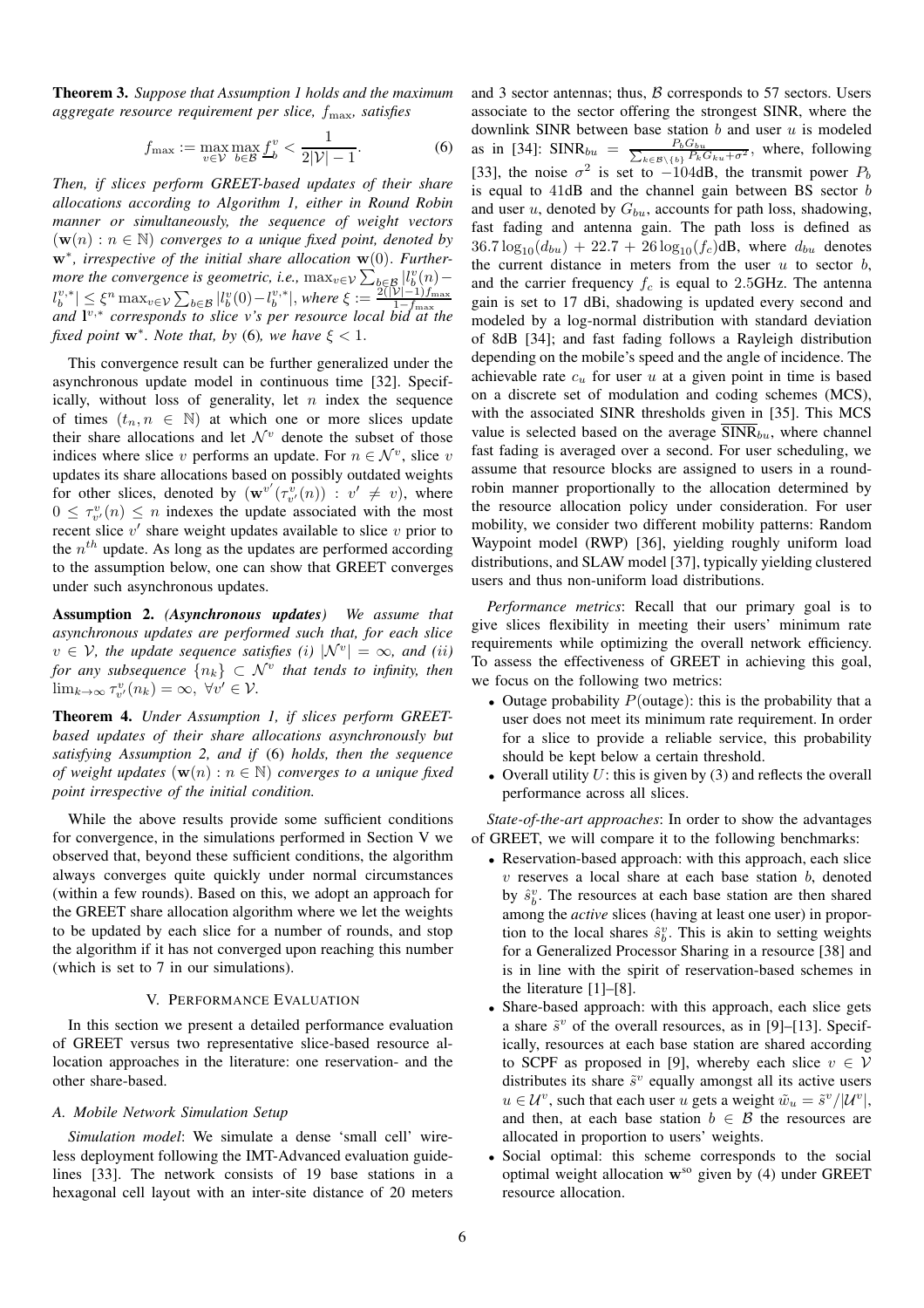

Fig. 1: Comparison of GREET against the benchmark approaches in terms of the overall Utility  $U$  and the outage probability P(outage).



Fig. 2: Gain in P(outage) over share-based approach, measured as the ratio of  $P$ (outage) under the share-based approach over that under **GREET** 



Fig. 3: Gain in utility over reservationbased approach, measured as the utility under GREET minus that under the reservationbased scheme.

In order to meet the desired performance targets, the shares employed in the above approaches are dimensioned as follows. We consider two types of slices:  $(i)$  those which provide their users with minimum rate requirements, which we refer to as *guaranteed service slices*, and (ii) those which do not provide minimum rate requirements, which we refer to as *elastic service slices*. In GREET, for guaranteed service slices, we define a maximum acceptable outage probability  $P_{max}$  and determine the necessary share at each base station,  $s_b^v$ , such that  $P(\text{outage}) \leq P_{max}$ , assuming that the number of users follow a Poisson distribution whose mean is obtained from the simulated user traces; for these slices, we set  $e^v = 0$ . For elastic service slices, we set  $s_b^v = 0 \ \forall b$  and  $e^v$  to a value that determines the mean rate provided to elastic users. For the reservationbased approach, we set  $\hat{s}_b^v = s_b^v$  for guaranteed service slices, to provide the same guarantees as GREET; for elastic service slices, we set  $\hat{s}_b^v$  such that (*i*) their sum is equal to  $e^v$ , to provide the same total share as GREET,  $(ii)$  the sum of the  $\hat{s}_b^v$ 's at each base station does not exceed 1, to preserve the desired service guarantees, and  $(iii)$  they are as much balanced as possible across all base stations, within these two constraints. Finally, for the share-based approach we set  $\tilde{s}^v = s^v$  for all slice types, i.e., the same shares as GREET.

# *B. Comparison with state-of-the-art benchmarks*

Fig. 1 exhibits the performance of GREET versus the above benchmarks in terms of  $P$ (outage) and overall utility  $U$  for the following scenario:  $(i)$  we have two guaranteed service and two elastic service slices;  $(ii)$  the share of elastic service slices is increased within the range  $s^v \in [2, 19]$ ;  $(iii)$  the minimum rate requirement for users on the guaranteed service slices is set to  $\gamma_u = 0.2$  Mbps  $\forall u$ ; (*iv*) the shares of guaranteed service slices are dimensioned to satisfy an outage probability threshold  $P_{max}$ of 0.01; (v) for all slices, the priorities  $\phi_u$  of all users are equal; and,  $(vi)$  the users of the elastic service slices follow the RWP model, leading to roughly uniform spatial loads, while the users of the guaranteed service slices have non-uniform loads as given by the SLAW model. Since user utilities are not defined below the minimum rate requirements, the computation of the overall utility only takes into account the users whose minimum rate requirements are satisfied under all schemes.

The results show that GREET outperforms both the share- and reservation-based approaches. While the share-based approach can flexibly shift resources across base stations, leading to

a good overall utility, it is not able to sufficiently isolate slices from one another, resulting in large outage probabilities,  $P$ (outage), as the share of elastic service slices increase. By contrast, the reservation-based approach is effective in keeping P(outage) under control (albeit a bit above the threshold due to the approximation in the computation of  $s_b^v$ ). However, since it relies on local decisions, it cannot globally optimize allocations and is penalized in terms of the overall utility. GREET achieves the best of both worlds: it meets the service requirements, keeping  $P(\text{outage})$  well below the  $P_{max}$  threshold, while achieving a utility that matches that of the share-based approach. Moreover, it performs very close to the social optimal, albeit with somewhat larger  $P$ (outage) due to the fact that the social optimal imposes the minimum rate requirements as constraints, forcing each slice to help the others meeting their minimum rate requirements, while in GREET each slice behaves 'selfishly'.

# *C. Outage probability gains over the share-based scheme*

One of the main observations of the experiment conducted above is that GREET provides substantial gains in terms of outage probability over the shared-based scheme. In order to obtain additional insights on these gains, we analyze them for a variety of scenarios comprising the following settings:

- *Uniform*: we have two guaranteed service slices and two elastic service slices; the users' mobility on all slices follow the RWP model and have the same priority  $\phi_u$ .
- *Heterogeneous Aligned*: the users of all slices are distributed non-uniformly according to SLAW but they all follow the same distribution (i.e., has same hotspots).
- *Heterogeneous Orthogonal*: all slices are distributed according to SLAW model but each slice follows a different distribution (i.e., has different hotspots).
- *Mixed*: we have the same scenario as in Fig. 1, with the only difference that for one of the guaranteed service slices we have that all users are inelastic, i.e., the priority  $\phi_u$  of all of them is set to 0.

For the above network configurations, we vary the share  $s^{v}$  of elastic service slices while keeping the shares for the guaranteed service slices fixed. Fig. 2 shows the ratio of the  $P$ (outage) of the share-based approach over that of GREET as a function of the overall share of elastic slices, i.e.,  $\sum_{v \in V_e} s^v$ , where  $V_e$  is the set of elastic service slices. Results are given with 95% confidence intervals but they are so small that can barely be seen. We observe that GREET outperforms the share